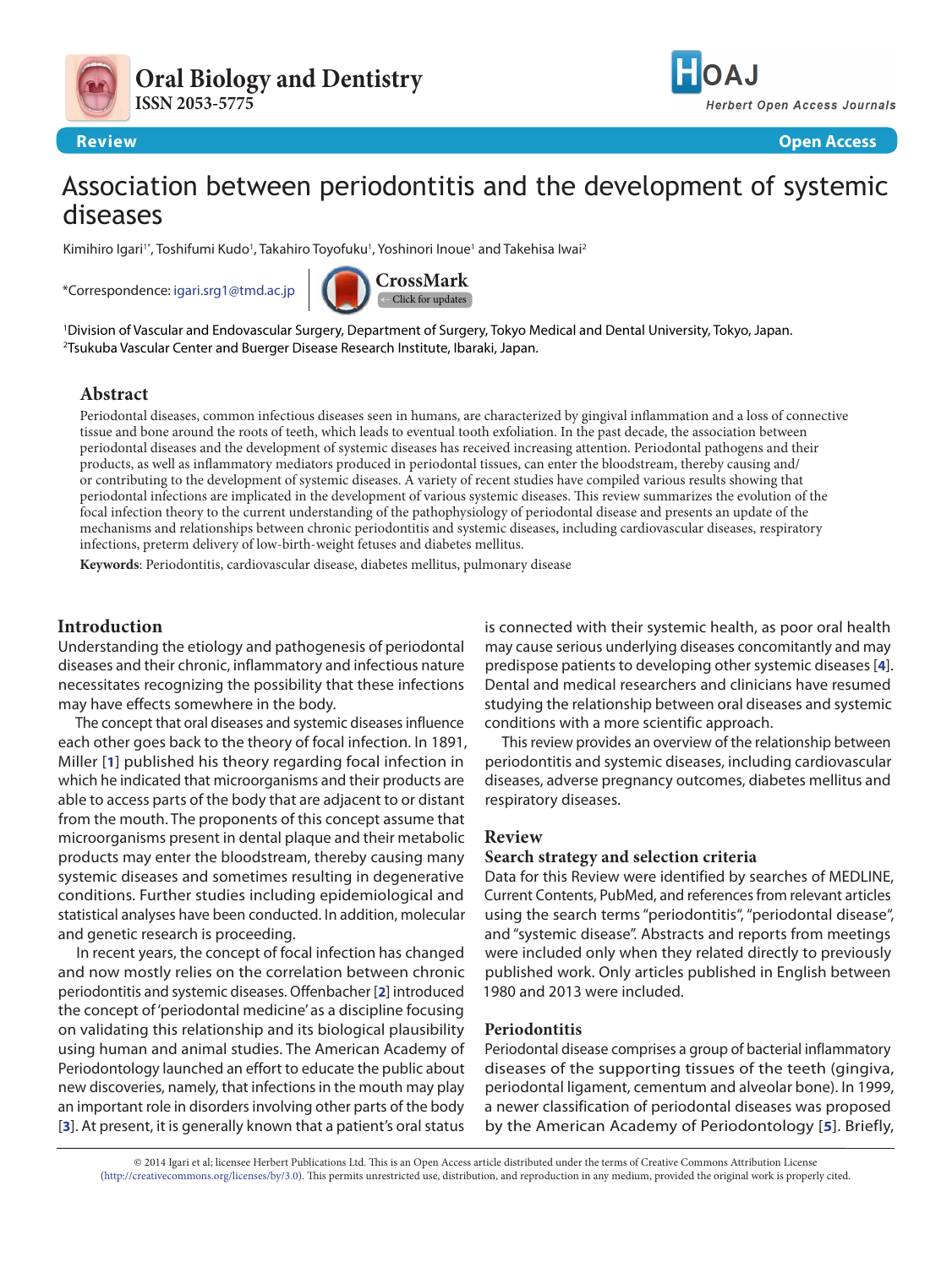gingivitis is inflammation of the gingiva around the teeth that does not cause a loss of periodontal attachment. Otherwise, periodontitis is characterized by periodontal ligament detachment from the cementum with consequent formation of periodontal pockets, alveolar bone resorption, gingival recession, tooth migration, diastema formation between teeth, tooth mobility, abscess formation and tooth loss.

Gingivitis is manifested by red, swollen gums and bleeding that may occur with tooth brushing and can advance to periodontitis if left untreated. Over time, the plaque biofilm can spread and grow below the gum line (subgingival area), and toxins produced by bacteria in the plaque biofilm can irritate the gums. These toxins stimulate a chronic inflammatory response in which the body, in essence, turns on itself, and supporting tissues and bone are broken down and destroyed. In this process, gums separate from the teeth, forming infectious periodontal pockets (spaces between the teeth and gums). Gingivitis is reversible, although if left untreated, it can progress to periodontitis [**[6](#page-4-5)**]. As the disease progresses, the pockets become deeper and more gum tissue and bone are destroyed. Often, this destructive process is asymptomatic, although teeth can eventually become loose and may need to be removed.

Periodontal diseases have been proposed to affect at least one tooth in 80% of adults worldwide [**[7](#page-4-6)**]. The primary cause has been shown to be bacterial plaque, a sticky, colorless film that is constantly formed on teeth. The widely known periodontal pathogens present in plaque are as follows: *Porphyromonas gingivalis* (*P. gingivalis*), *Prevotella intermedia* (*P. intermedia*), *Treponema denticola* (*T. denticola*), *Tannerella forsythia* (*T. forsythia*), *Campylobacter rectus* (*C. rectus*), *Selenomonas* spp., *Agregatibacter actinomycetemcomitans* (*A. actinomycetemcomitans*), *Eubacterium timidum*, *Fusobacterium nucleatum* (*F. nucleatum*) and *Parvimonas micra* [**[8](#page-4-7)**].

# **Mechanisms of periodontal infection and systemic diseases**

In oral cavities, the innate host defense system is thought to act toward limiting the spread of oral bacteria by maintaining an intact gingival epithelium as an innate physical barrier. The epithelium is also important for orchestrating host inflammatory responses [**[9](#page-4-8)**]. However, as the disease progresses, the epithelium becomes ulcerated, exposing the underlying connective tissues and blood capillaries to the plaque biofilm. Exposed ulcerative areas facilitate the direct entry of bacteria into the circulation during eating and tooth brushing. This mechanism is thought to be the primary cause of periodontitis-related systemic diseases. Once periodontal pathogens and their toxins such as cytolytic enzymes and lipopolysaccharide (LPS) have access to the bloodstream, a number of inflammatory mediators, including tumor necrosis factor-alpha (TNF-α), interleukin (IL)-1β, prostaglandin E<sub>2</sub> (PGE<sub>2</sub>) and γ-interferon (γ-IFN), are produced. These mediators can enter the bloodstream and contribute to the global

inflammatory burden [**[10](#page-4-9)**]. Therefore, systemic exposure to periodontal pathogens and toxins and periodontal-derived/ elicited inflammatory mediators may determine the pathologic consequences in different organs.

The mechanisms by which periodontal infections may influence systemic health have been described as follows:

- 1. Oral-hematogenous spread of periodontal pathogens and direct effects to target organs.
- 2. Transtracheal spread of periodontal pathogens and direct effects to target organs.
- 3. Oral-hematogenous spread of cytokines and antibodies with effects at distant organs.

Epidemiological and interventional studies have revealed close associations between periodontal diseases and systemic diseases such as cardiovascular diseases (CVDs) [**[11](#page-4-10)**-**[13](#page-4-11)**], aspiration pneumonia [**[14](#page-5-0)**], preterm delivery of low-birthweight fetuses [**[15](#page-5-1)**,**[16](#page-5-2)**], diabetes mellitus [**[17](#page-5-3)**,**[18](#page-5-4)**] and so on. This review discusses which mechanisms contribute to each disease.

## **Oral-hematogenous spread of periodontal pathogens and direct effects to target organs**

The first mechanism, oral-hematogenous spread of periodontal pathogens and direct effects to target organs is characterized by metastatic injury or infection caused by translocation of bacteria, microbial toxins and inflammatory mediators. These diseases include CVD, ischemic heart disease, Buerger disease and peripheral arterial disease caused by atherosclerosis [**[19](#page-5-5)**,**[20](#page-5-6)**].

CVD is a group of heart and vascular diseases, including high blood pressure, congestive heart failure and myocardial infarction [**[21](#page-5-7)**]. Atherosclerosis is the primary cause of all CVDs [**[22](#page-5-8)**]. Since a significant epidemiological relationship has been described, etiological investigations have been performed to determine whether oral infections are a risk factor or a direct cause of CVDs. In the past decade, a meta-analysis revealed that periodontal diseases are associated with future coronary heart diseases, which are increased in individuals older than 65 years of age [**[23](#page-5-9)**,**[24](#page-5-10)**].

Bacterial DNAs of periodontal pathogens such as *P. gingivalis*, *T. forsythensis*, *T. denticola*, *A. actinomycetemcomitans* and *C. rectus* have been detected in stenotic coronary artery plaque samples [**[13](#page-4-11)**] and in aneurysm walls and aneurysmal thrombus tissues [**[12](#page-4-12)**,**[25](#page-5-11)**]. Periodontal bacteria are not detectable using standard culture techniques and are extremely difficult to identify [**[26](#page-5-12)**]. When the bacteria are not expected to live in the vessel thrombi or plaques, methods for identification are extremely limited. Therefore, the established polymerase chain reaction (PCR) method is used to detect the DNAs of oral bacteria [**[27](#page-5-13)**,**[28](#page-5-14)**]. After the presence of bacteria is confirmed, immunofluorescence methods are useful for locating the bacteria in vessel walls [**[29](#page-5-15)**].

Several studies regarding the direct relationship between chronic periodontitis and CVDs provide evidence that chronic periodontitis increases the level of systemic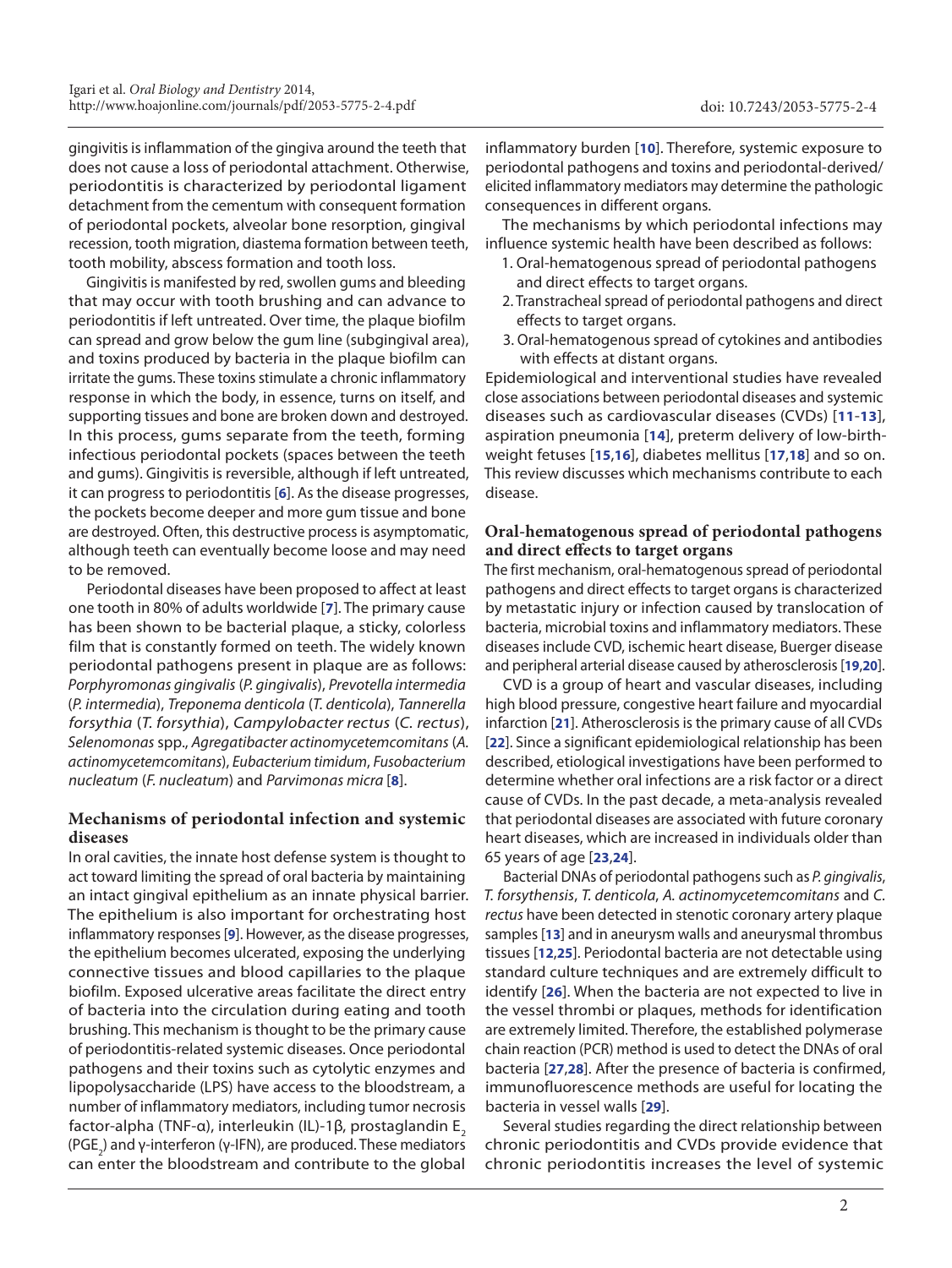inflammation as measured by the levels of C-reactive protein (CRP) and other biomarkers [**[30](#page-5-16)**]. Additional potential mechanisms have become clear: continuous and lasting exposure to bacteria of the oral cavity or bacterial toxins may initiate pathological changes in blood vessel walls and therefore act as a precursor of atherosclerosis in susceptible hosts. In this context, there are sufficient data to consider that *P. gingivalis*, *A. actinomycetemcomitans* and *P. intermedia* have the ability to invade host cells, including the epithelium and endothelium, thereby evading neutrophil clearance. In this way, periodontal pathogens can penetrate the epithelial barrier of periodontal tissues and achieve systemic spread through the bloodstream [**[31](#page-5-17)**]. By this dynamic mechanism, periodontal pathogens can infect the vascular epithelium and atherosclerotic plaques, causing inflammation and plaque instability followed by acute myocardial ischemia. Moreover, periodontal pathogens produce a variety of virulence factors (e.g., adhesions, hemolysins, membrane vesicles and LPS) that have deleterious effects on the vascular system, resulting in platelet aggregation and adhesion and formation of lipidladen foam cells and deposits of cholesterol that contribute to the formation of atheromas [**[32](#page-5-18)**,**[33](#page-5-19)**].

Buerger disease, which causes peripheral arterial disease, may have different underlying mechanisms than atherosclerosis. The pathogens involved in Buerger disease are periodontal bacteria such as *P. gingivalis* and *T.denticola* [**[34](#page-5-20)**]. *P. gingivalis* may be an initiator of platelet aggregation, and a clump of the bacteria can enter the bloodstream from the venous angle of the neck and stimulate platelet aggregation after uptake into platelets [**[35](#page-5-21)**]. It has been suggested that once aggregation has reached a maximum level, when the platelet thrombi pass through the lungs, the thrombi start to move into the arterial bloodstream. When patients are young and the arterial walls are spastic from cigarette smoking, platelet thrombi containing oral bacteria do not adhere to the arterial wall but rather create small arterial embolisms. It has been reported that the digital arterial obstruction observed on angiography of patients with Buerger disease may represent these initial findings [**[26](#page-5-12)**]. The characteristics of the association between periodontitis and arterial diseases are dependent on the patient's age and the condition of the endothelial cells. In young patients with Buerger disease, infection occurs as a result of embolic mechanisms as a direct cause. In older patients, incidents result in adhesion of the endothelium and stimulation of inflammatory mediators as an indirect cause [**[26](#page-5-12)**].

# **Transtracheal spread of periodontal pathogens and direct effects to target organs**

Respiratory infections such as pneumonia and certain chronic obstructive diseases are related to aspiration of bacteria from the oropharynx into the lower respiratory tract due to swallowing insufficiency. Dental plaque may represent a source of potential respiratory pathogens, particularly in high-risk patients (nursing home residents, older patients, intensive

care unit patients and hospitalized individuals requiring mechanical ventilation). Current evidence suggests that oral bacteria, poor oral hygiene and periodontitis may influence the initiation and course of pulmonary infections, including community-acquired, hospital-acquired and ventilatoracquired pneumonia [**[36](#page-5-22)**,**[37](#page-5-23)**]. The oral cavity is contiguous with the trachea and may be a portal for respiratory pathogen colonization. Dental plaque can be colonized by respiratory pathogens [**[38](#page-5-24)**], which may be aspirated from the oropharynx into the upper airway and then into the lower airway and adhere to the bronchial or alveolar epithelium [**[39](#page-5-25)**].

Potential respiratory pathogens include *Klebsiella pneumonia*, *Escherichia coli*, *Pseudomonas aeruginosa*, *Staphylococcus aureus*, *Haemophilus influenzae* and *parainfluenzae*, *Streptococcus constellatus* and *pneumonia* and oral bacteria such as *A. actinomycetemcomitans*, *Actinomyces israelii*, *Capnocytophaga spp.*, *Eikenella corrodens* and *P. intermedia*. These pathogens may be aspirated into the lower respiratory tract and lungs and cause infection [**[40](#page-5-26)**]. Cytokines and enzymes released from periodontal tissues may alter the respiratory epithelium and promote infection by potential respiratory pathogens. Moreover, enzymes derived from bacteria in saliva may damage the surface of the oral mucosa and expose receptors that promote adhesion and colonization of potential respiratory pathogens. Finally, enzymes associated with chronic periodontitis may degrade the film of saliva, decreasing the protection of nonspecific host defense mechanisms against potential respiratory pathogens [**[41](#page-5-27)**].

The oral cavity serves as a reservoir for respiratory pathogens. Therefore, oral hygiene interventions may reduce colonization by these pathogens and consequently decrease the risk of pneumonia, especially in high-risk populations. Scannapieco and colleagues [**[42](#page-5-28)**] conducted a systematic review of the effectiveness of oral decontamination to prevent pneumonia. A meta-analysis of five interventional studies revealed that oral interventions improving oral hygiene through mechanical and/ or chemical disinfection reduce the incidence of nosocomial pneumonia by an average of 40%. A recent multicenter trial assessed the efficacy of 0.2% chlorohexidine gel in reducing the rate of pneumonia in 228 nonedentulous patients requiring endotracheal intubation and mechanical ventilation [**[43](#page-5-29)**]. Although the intervention significantly decreased the rate of oropharyngeal colonization by aerobic pathogens, no significant reductions in the incidence of respiratory infections were observed.

# **Oral-hematogenous spread of cytokines and antibodies with effects at distant organs**

Periodontal pathogens may gain access to the gingiva through the epithelium in periodontal pockets. Within inflamed gingival tissue, a number of inflammatory mediators, including TNF-α, IL-1β, PGE<sub>2</sub> and γ-IFN, are produced. These mediators can enter the bloodstream and contribute to systemic inflammation in conditions such as preterm delivery of low-birth-weight fetuses,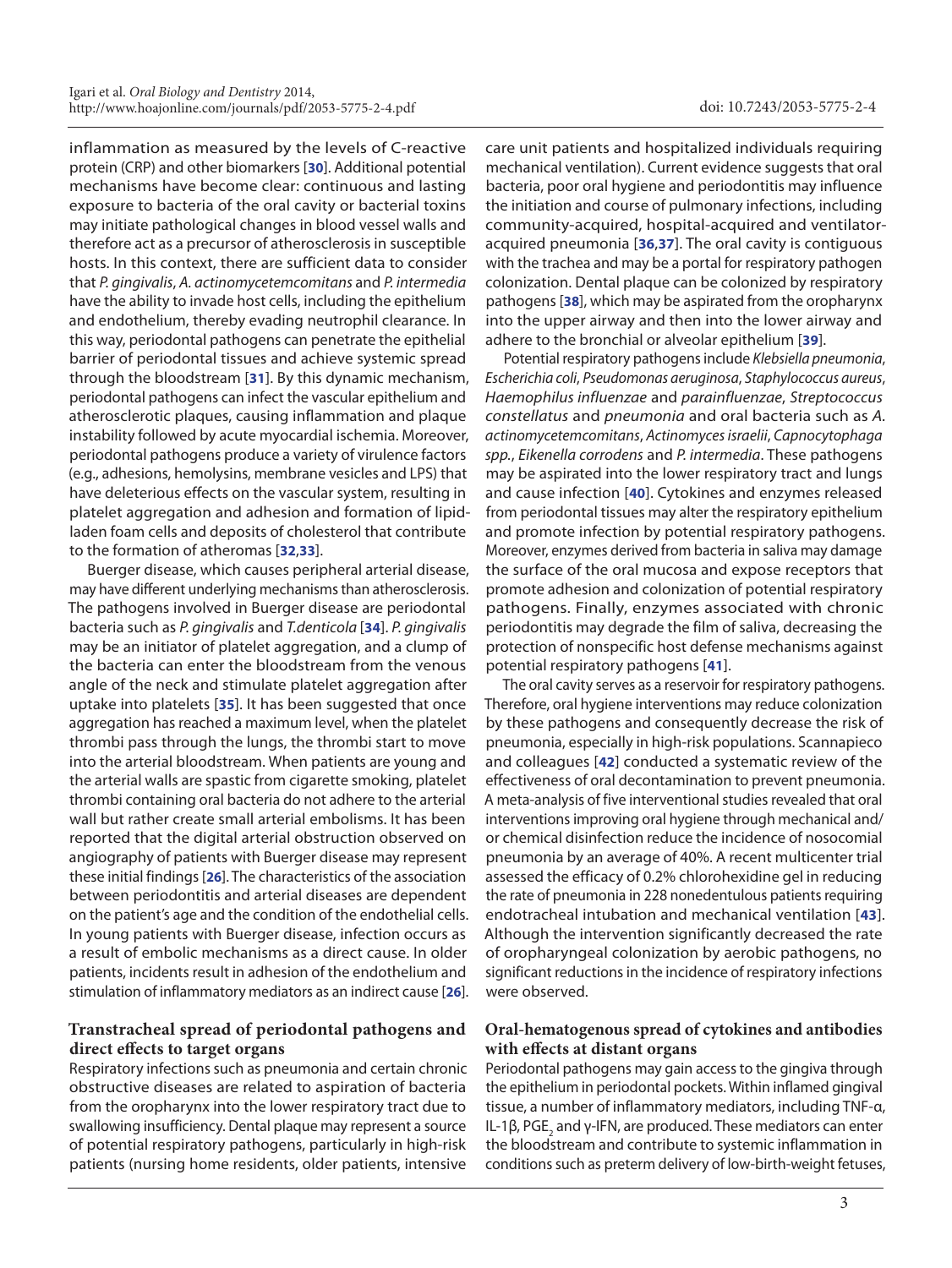osteoporosis, diabetes mellitus, renal failure and obesity.

### *Preterm delivery of low-birth-weight fetuses*

Low-birth-weight (<2,500 g) and preterm (before 37 weeks of gestation) births are major determinants of neonatal infant morbidity and mortality and exert a tremendous financial impact on the public health system [**[44](#page-5-30)**]. The first study to report the effects of poor oral health on the birth of low-birthweight and preterm infants was conducted by Offenbacher and colleagues [**[45](#page-5-31)**]. They obtained obstetric and demographic information from the patients' prenatal records and performed full mouth periodontal examinations in 93 mothers who gave birth to preterm or low-birth-weight infants and compared the findings to those of 31 mothers who gave birth to normal weight and term infants. A multivariate analysis showed that the mothers with more than 60% of sites of clinical attachment loss of 3 mm or greater were seven times more likely to have an adverse pregnancy outcome than the periodontally healthy mothers (OR=7.5; CI 1.98-28.8). Hasegawa and colleagues reported that threatened premature labor women revealed worsened periodontal health conditions and elevated levels of serum IL-8 and IL-1β levels than non threatened premature labor women [**[46](#page-5-32)**].

Periodontal pathogens, including *P. gingivalis,* have been detected using a PCR assay in the amniotic fluid of pregnant females with a diagnosis of threatened premature labor [**[47](#page-5-33)**] as well as in the placentas of females with preeclampsia [**[48](#page-5-34)**]. In an immunocytochemistry examination, localization of *P. gingivalis* was demonstrated in placental tissues, including syncytiotrophoblasts, chorionic trophoblasts, decidual cells, amniotic epithelial cells and vascular cells obtained from females with chorioamnionitis at fewer than 37 weeks of gestation [**[49](#page-5-35)**]. *P. gingivalis* organisms were continuously infected via capillary vessels in the dorsolumbar region of a rabbit, after which *P. gingivalis* was found to achieve transplacental passage [**[50](#page-5-36)**]. *P. gingivalis* has also been reported to invade both maternal and fetal tissues in rats, resulting in chorioamnionitis and placentitis [**[51](#page-5-37)**].

The etiology of preterm birth is multifactorial; however, inflammation is the common pathway that leads to uterine contractions and cervical changes with or without premature rupture of membranes [**[52](#page-6-0)**]. Inflammation associated with preterm birth can be primarily attributed to intrauterine infections and bacterial vaginosis. The latter accounts for up to 40% of cases of spontaneous preterm birth [**[53](#page-6-1)**]. Affected mothers have significantly higher levels of proinflammatory cytokines and prostaglandins in their amniotic fluid. This is a common finding in females with bacterial vaginosis who deliver preterm [**[54](#page-6-2)**]. At the same time, infections remote from the genital tract can also trigger preterm birth, as is the case for pregnant females with periodontal diseases. The biological plausibility of the link between periodontal diseases and preterm birth can be summarized based on three potential pathways [**[55](#page-6-3)**]. The first potential pathway

involves the hematogenous dissemination of inflammatory products from a periodontal infection. The second pathway involves a fetomaternal immune response to oral pathogens. The third pathway proposed to explain the theoretical causal relationship between periodontal disease and preterm birth involves bacteremia from oral infections.

## *Diabetes mellitus*

Diabetes mellitus (DM) is a condition in which the body does not produce enough or does not properly respond to insulin, a hormone produced in the pancreas. Insulin enables cells to absorb glucose in order to turn it into energy. In diabetes mellitus, the body fails to properly respond to its own insulin or does not make enough insulin. Some patients exhibit both failures.

DM can lead to various complications such as acute/chronic infections, vascular diseases, neuropathy, nephropathy and retinopathy [**[17](#page-5-3)**,**[37](#page-5-23)**]. Chronic periodontal disease and DM are common chronic conditions in adults throughout the world [**[56](#page-6-4)**]. A number of studies have demonstrated that poor blood sugar control may contribute to poor periodontal health [**[57](#page-6-5)**-**[59](#page-6-6)**] and vice versa [**[60](#page-6-7)**]. Diabetes is a risk factor for gingivitis and periodontitis [**[61](#page-6-8)**,**[62](#page-6-9)**]. Patients with DM have a 2.8-fold greater chance of developing destructive periodontal disease [**[63](#page-6-10)**] as well as a 4.2-fold greater chance of experiencing progressive alveolar bone loss [**[64](#page-6-11)**]. Individuals with poor blood sugar control exhibit a greater prevalence and severity of gingival and periodontal inflammation [**[65](#page-6-12)**]. The increased risk of developing periodontal disease cannot be explained by age, gender or hygiene [**[66](#page-6-13)**]. The interrelationship between periodontal disease and DM provides an example of a systemic disease predisposing individuals to oral infection. Once the infection is installed, it exacerbates the systemic disease [**[56](#page-6-4)**]. It has been suggested that hyperglycemia promotes the development and progression of periodontitis [**[67](#page-6-14)**,**[68](#page-6-15)**]. The complications of diabetes are related to long-term elevation of the blood glucose concentrations (hyperglycemia) that results in the formation of advanced glycation end-products (AGEs). The accumulation of AGEs increases the intensity of the immune-inflammatory response to different pathogens because inflammatory cells such as monocytes and macrophages have receptors for AGEs with consequent increased production of IL-1β and TNF-α [**[69](#page-6-16)**]. AGE-enriched gingival tissue exhibits greater vascular permeability, greater breakdown of collagen fibers and accelerated destruction of both non-mineralized connective tissue and bone. Diabetes can also cause damage involving neutrophil adhesion, chemotaxis and phagocytosis, making patients more susceptible to periodontal destruction. The effects of a hyperglycemic state include the inhibition of osteoblastic proliferation and collagen production. Several studies have indicated that diabetes is associated with an increased prevalence, extent and severity of chronic periodontitis [**[37](#page-5-23)**]. For this reason, chronic periodontitis has been defined as the sixth complication of diabetes; thus,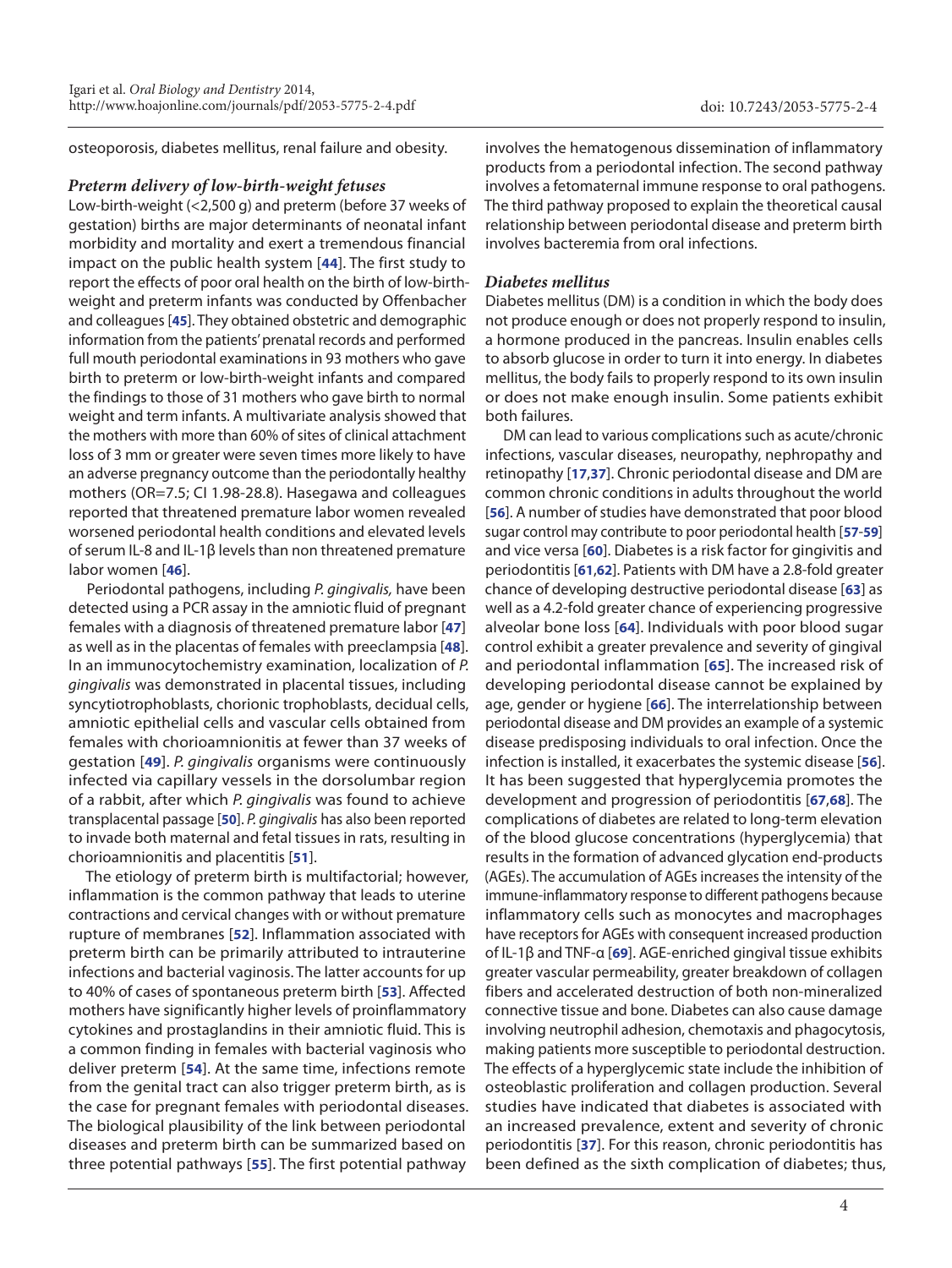prevention and control of chronic periodontitis must be considered an integral part of diabetes control strategies [**[70](#page-6-17)**,**[71](#page-6-18)**]. Moreover, chronic periodontitis may have a significant impact on the metabolic state of diabetes. Several studies have suggested that patients with periodontitis have higher concentrations of inflammatory serum markers such as CRP, IL-6 and fibrinogen than patients without periodontitis. Once chronic periodontitis has been established, metabolic control (glycemic control or maintenance of the blood sugar levels) may be complicated by a constant reservoir of Gram-negative anaerobes located in the bottom of periodontal pockets, thus leading to increased periodontal destruction. Systemic inflammation, in fact, increases insulin resistance and makes it difficult for patients to control their blood glucose levels [**[72](#page-6-19)**]. It is important to monitor the hemoglobin A1c (HbA1c) levels to assess diabetic management, as poor glycemic control over time has been linked to the development and progression of microvascular diabetic complications [**[73](#page-6-20)**]. Interestingly, *P. gingivalis* is detected more frequently in subjects with increased HbA1c levels after periodontal treatment than in those decreased HbA1c levels. Furthermore, *P. gingivalis* organisms with type II fimbriae are detected only in subjects with elevated HbA1c levels, while improvements in the HbA1c levels are observed only in subjects without type II clones. These results suggest that the glycemic levels in patients with DM are affected by the persistence of *P. gingivalis* in periodontal pockets, especially clones with type II fimbriae [**[74](#page-6-21)**]. The serum AGEs are also shown to be significantly associated with deterioration caused by periodontitis [**[75](#page-6-22)**] and may be a useful biomarker in assessing periodontitis associated with DM.

# **Conclusion**

The current evidence suggests that inflammation caused by periodontal infections affects not only the immediate oral environment, but also the systemic organs. Periodontitislinked systemic diseases are caused by underlying mechanisms associated with *P. gingivalis* and many other bacteria. This article reviewed the literature evaluating both the historical concept of the focal infection theory and current viewpoints. There might be some evidence of epidemiological associations between periodontitis and several systemic diseases, as discussed above; hence, controlling oral diseases is essential for preventing and managing these systemic conditions. In terms of medical economics, understanding the relationship between periodontitis and systemic diseases has the potential to change health policy, ensuring economic benefits. Furthermore, the medical community should be aware of the potential negative effects of periodontal infections on systemic health. Periodontal medicine promotes strong collaboration between dental and medical professionals, which implies better communication and an effective team approach in clinical practice. Moreover, periodontal patients should be referred to medical specialists, which might improve not only

systemic diseases but also the oral environment, including periodontitis.

### **Competing interests**

The authors declare that they have no competing interests.

#### **Authors' contributions**

| <b>Authors' contributions</b>      | KI | ТΚ | тт | Y١ |  |
|------------------------------------|----|----|----|----|--|
| Research concept and design        |    |    |    |    |  |
| Collection and/or assembly of data |    | ✓  |    |    |  |
| Data analysis and interpretation   |    |    |    |    |  |
| Writing the article                |    |    |    |    |  |
| Critical revision of the article   |    |    |    |    |  |
| Final approval of article          |    |    |    |    |  |
| Statistical analysis               |    |    |    |    |  |

### **Publication history**

Editor: William Papaioannou, University of Athens Dental School, Greece.

EIC: Thimios A. Mitsiadis, University of Zurich, Switzerland. Received: 31-Jan-2014 Final Revised: 28-Feb-2014 Accepted: 10-Apr-2014 Published: 19-Apr-2014

## **References**

- <span id="page-4-0"></span>1. Miller W. **The human mouth as a focus of infection**. *Dental Cosmos.* 1891; **33**:689-713. | [Article](http://www-personal.umich.edu/~pfa/denthist/articles/Miller1891.html)
- <span id="page-4-1"></span>2. Offenbacher S. **Periodontal diseases: pathogenesis**. *Ann Periodontol.* 1996; **1**:821-78. | [Article](http://dx.doi.org/10.1902/annals.1996.1.1.821) | [PubMed](http://www.ncbi.nlm.nih.gov/pubmed/9118282?dopt=Citation)
- <span id="page-4-2"></span>3. Scannapieco FA. **Position paper of The American Academy of Periodontology: periodontal disease as a potential risk factor for systemic diseases**. *J Periodontol.* 1998; **69**:841-50. | [PubMed](http://www.ncbi.nlm.nih.gov/pubmed/9706864?dopt=Citation)
- <span id="page-4-3"></span>4. Seymour GJ, Ford PJ, Cullinan MP, Leishman S and Yamazaki K. **Relationship between periodontal infections and systemic disease**. *Clin Microbiol Infect.* 2007; **13 Suppl 4**:3-10. | [Article](http://dx.doi.org/10.1111/j.1469-0691.2007.01798.x) | [PubMed](http://www.ncbi.nlm.nih.gov/pubmed/17716290?dopt=Citation)
- <span id="page-4-4"></span>5. Armitage GC. **Development of a classification system for periodontal diseases and conditions**. *Ann Periodontol.* 1999; **4**:1-6. | [Article](http://dx.doi.org/10.1902/annals.1999.4.1.1) | **[PubMed](http://www.ncbi.nlm.nih.gov/pubmed/10863370?dopt=Citation)**
- <span id="page-4-5"></span>6. Pizzo G, Guiglia R, Lo Russo L and Campisi G. **Dentistry and internal medicine: from the focal infection theory to the periodontal medicine concept**. *Eur J Intern Med.* 2010; **21**:496-502. | [Article](http://dx.doi.org/10.1016/j.ejim.2010.07.011) | [PubMed](http://www.ncbi.nlm.nih.gov/pubmed/21111933?dopt=Citation)
- <span id="page-4-6"></span>7. Pihlstrom BL, Michalowicz BS and Johnson NW. **Periodontal diseases**. *Lancet.* 2005; **366**:1809-20. | [Article](http://dx.doi.org/10.1016/S0140-6736(05)67728-8) | [PubMed](http://www.ncbi.nlm.nih.gov/pubmed/16298220?dopt=Citation)
- <span id="page-4-7"></span>8. Socransky SS and Haffajee AD. **Periodontal microbial ecology**. *Periodontol 2000.* 2005; **38**:135-87. | [Article](http://dx.doi.org/10.1111/j.1600-0757.2005.00107.x) | [PubMed](http://www.ncbi.nlm.nih.gov/pubmed/15853940?dopt=Citation)
- <span id="page-4-8"></span>9. Milward MR, Chapple IL, Wright HJ, Millard JL, Mattews JB and Cooper PR. **Differential activation of NF-**κβ **and gene expression in oral epithelial cells by periodontal pathogens**. *Clin Exp Immunol.* 2007; **148**:307-324. | [Article](http://dx.doi.org/10.1111/j.1365-2249.2007.03342.x)
- <span id="page-4-9"></span>10. Loos BG. **Systemic markers of inflammation in periodontitis**. *J Periodontol.* 2005; **76**:2106-15. | [Article](http://dx.doi.org/10.1902/jop.2005.76.11-S.2106) | [PubMed](http://www.ncbi.nlm.nih.gov/pubmed/16277583?dopt=Citation)
- <span id="page-4-10"></span>11. Iwai T, Inoue Y, Umeda M, Huang Y, Kurihara N, Koike M and Ishikawa I. **Oral bacteria in the occluded arteries of patients with Buerger disease**. *J Vasc Surg.* 2005; **42**:107-15. | [Article](http://dx.doi.org/10.1016/j.jvs.2005.03.016) | [PubMed](http://www.ncbi.nlm.nih.gov/pubmed/16012459?dopt=Citation)
- <span id="page-4-12"></span>12. Ishihara K, Nabuchi A, Ito R, Miyachi K, Kuramitsu HK and Okuda K. **Correlation between detection rates of periodontopathic bacterial DNA in coronary stenotic artery plaque [corrected] and in dental plaque samples**. *J Clin Microbiol.* 2004; **42**:1313-5. | [Article](http://dx.doi.org/10.1128/JCM.42.3.1313-1315.2004) | [PubMed Abstract](http://www.ncbi.nlm.nih.gov/pubmed/15004106?dopt=Citation) | [PubMed Full Text](http://www.ncbi.nlm.nih.gov/pmc/articles/PMC356820/)
- <span id="page-4-11"></span>13.Nakano K, Nemoto H, Nomura R, Inaba H, Yoshioka H, Taniguchi K, Amano A and Ooshima T. **Detection of oral bacteria in cardiovascular**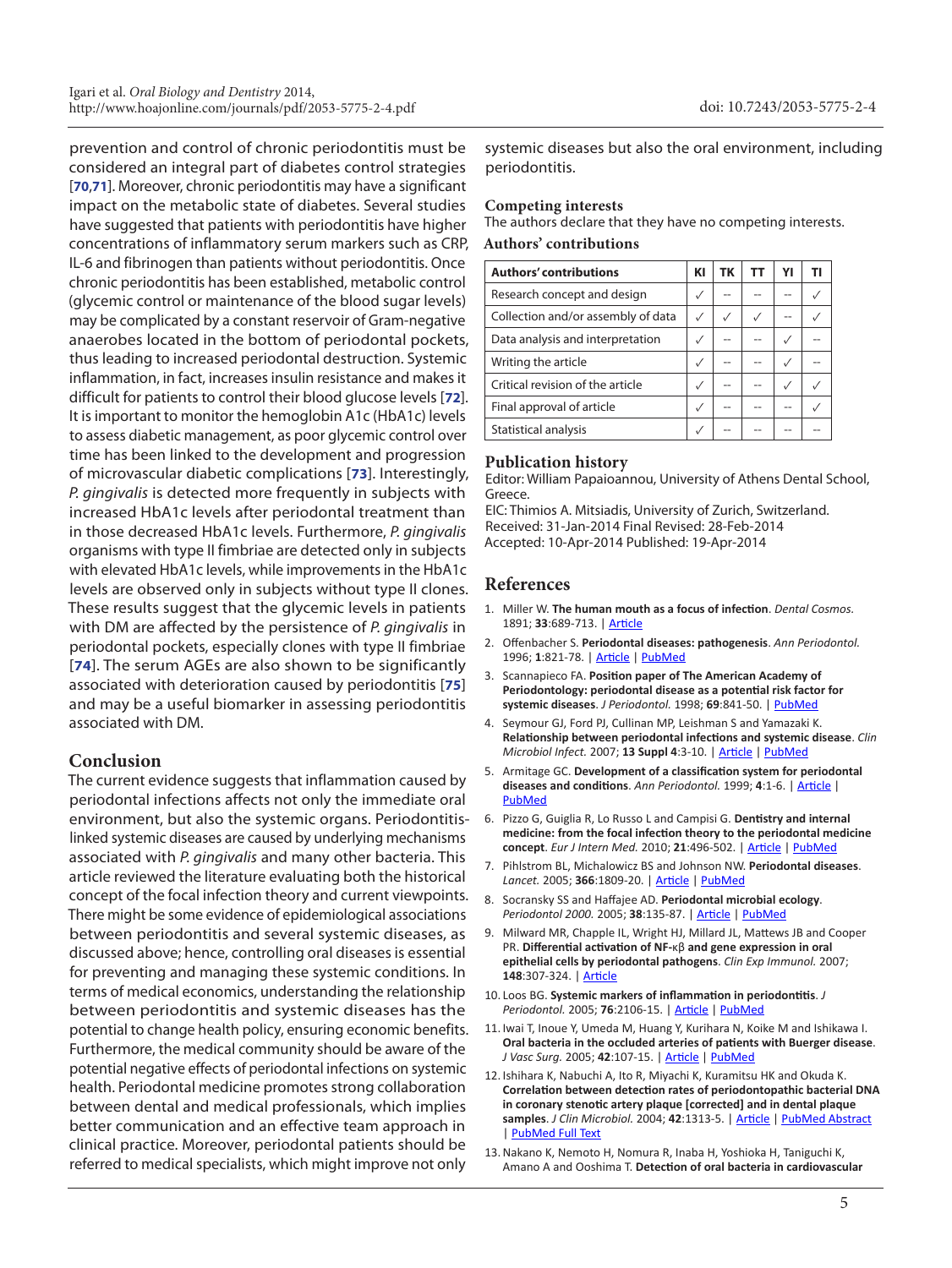<span id="page-5-0"></span>**specimens**. *Oral Microbiol Immunol.* 2009; **24**:64-8. | [Article](http://dx.doi.org/10.1111/j.1399-302X.2008.00479.x) | [PubMed](http://www.ncbi.nlm.nih.gov/pubmed/19121072?dopt=Citation)

- 14. Azarpazhooh A and Leake JL. **Systematic review of the association between respiratory diseases and oral health**. *J Periodontol.* 2006; **77**:1465-82. | [Article](http://dx.doi.org/10.1902/jop.2006.060010) | [PubMed](http://www.ncbi.nlm.nih.gov/pubmed/16945022?dopt=Citation)
- <span id="page-5-1"></span>15. Leitich H, Bodner-Adler B, Brunbauer M, Kaider A, Egarter C and Husslein P. **Bacterial vaginosis as a risk factor for preterm delivery: a metaanalysis**. *Am J Obstet Gynecol.* 2003; **189**:139-47. | [Article](http://dx.doi.org/10.1067/mob.2003.339) | [PubMed](http://www.ncbi.nlm.nih.gov/pubmed/12861153?dopt=Citation)
- <span id="page-5-2"></span>16. Pretorius C, Jagatt A and Lamont RF. **The relationship between periodontal disease, bacterial vaginosis, and preterm birth**. *J Perinat Med.* 2007; **35**:93-9. | [Article](http://dx.doi.org/10.1515/JPM.2007.039) | [PubMed](http://www.ncbi.nlm.nih.gov/pubmed/17343541?dopt=Citation)
- <span id="page-5-3"></span>17. Wild S, Roglic G, Green A, Sicree R and King H. **Global prevalence of diabetes: estimates for the year 2000 and projections for 2030**. *Diabetes Care.* 2004; **27**:1047-53. | [Article](http://dx.doi.org/10.2337/diacare.27.5.1047) | [PubMed](http://www.ncbi.nlm.nih.gov/pubmed/15111519?dopt=Citation)
- <span id="page-5-4"></span>18.Janket SJ, Wightman A, Baird AE, Van Dyke TE and Jones JA. **Does periodontal treatment improve glycemic control in diabetic patients? A meta-analysis of intervention studies**. *J Dent Res.* 2005; **84**:1154-9. | [Article](http://dx.doi.org/10.1177/154405910508401212) | [PubMed Abstract](http://www.ncbi.nlm.nih.gov/pubmed/16304446?dopt=Citation) | [PubMed Full Text](http://www.ncbi.nlm.nih.gov/pmc/articles/PMC1797067/)
- <span id="page-5-5"></span>19. Chen YW, Umeda M, Nagasawa T, Takeuchi Y, Huang Y, Inoue Y, Iwai T, Izumi Y and Ishikawa I. **Periodontitis may increase the risk of peripheral arterial disease**. *Eur J Vasc Endovasc Surg.* 2008; **35**:153-8. | [Article](http://dx.doi.org/10.1016/j.ejvs.2007.08.016) | [PubMed](http://www.ncbi.nlm.nih.gov/pubmed/17964192?dopt=Citation)
- <span id="page-5-6"></span>20. Chen YW, Nagasawa T, Wara-Aswapati N, Ushida Y, Wang D, Takeuchi Y, Kobayashi H, Umeda M, Inoue Y, Iwai T, Ishikawa I and Izumi Y. **Association between periodontitis and anti-cardiolipin antibodies in Buerger disease**. *J Clin Periodontol.* 2009; **36**:830-5. | [Article](http://dx.doi.org/10.1111/j.1600-051X.2009.01467.x) | [PubMed](http://www.ncbi.nlm.nih.gov/pubmed/19678860?dopt=Citation)
- <span id="page-5-7"></span>21. Seymour GJ, Ford PJ, Cullinan MP, Leishman S, West MJ and Yamazaki K. **Infection or inflammation: the link between periodontal and cardiovascular diseases**. *Future Cardiol*. 2009; **5**:5-9. | [Pdf](http://www.colgateprofessional.com/ColgateProfessional/Home/US/EN/ProfessionalEd/Publications/PDFs/Seymour.pdf)
- <span id="page-5-8"></span>22. Rosamond W, Flegal K, Friday G, Furie K, Go A, Greenlund K, Haase N, Ho M, Howard V and Kissela B. **Heart disease and stroke statistics--2007 update: a report from the American Heart Association Statistics Committee and Stroke Statistics Subcommittee**. *Circulation.* 2007; **115**:e69-171. | [Article](http://dx.doi.org/10.1161/CIRCULATIONAHA.106.179918) | [PubMed](http://www.ncbi.nlm.nih.gov/pubmed/17194875?dopt=Citation)
- <span id="page-5-9"></span>23.Hujoel PP, Drangsholt M, Spiekerman C and Derouen TA. **Examining the link between coronary heart disease and the elimination of chronic dental infections**. *J Am Dent Assoc.* 2001; **132**:883-9. | [Article](http://dx.doi.org/10.14219/jada.archive.2001.0300) | [PubMed](http://www.ncbi.nlm.nih.gov/pubmed/11480641?dopt=Citation)
- <span id="page-5-10"></span>24.Janket SJ, Baird AE, Chuang SK and Jones JA. **Meta-analysis of periodontal disease and risk of coronary heart disease and stroke**. *Oral Surg Oral Med Oral Pathol Oral Radiol Endod.* 2003; **95**:559-69. | [Article](http://dx.doi.org/10.1067/moe.2003.107) | [PubMed](http://www.ncbi.nlm.nih.gov/pubmed/12738947?dopt=Citation)
- <span id="page-5-11"></span>25. Kurihara N, Inoue Y, Iwai T, Umeda M, Huang Y and Ishikawa I. **Detection and localization of periodontopathic bacteria in abdominal aortic aneurysms**. *Eur J Vasc Endovasc Surg.* 2004; **28**:553-8. | [Article](http://dx.doi.org/10.1016/j.ejvs.2004.08.010) | [PubMed](http://www.ncbi.nlm.nih.gov/pubmed/15465379?dopt=Citation)
- <span id="page-5-12"></span>26. Iwai T. **Periodontal bacteremia and various vascular diseases**. *J Periodontal Res.* 2009; **44**:689-94. | [Article](http://dx.doi.org/10.1111/j.1600-0765.2008.01165.x) | [PubMed](http://www.ncbi.nlm.nih.gov/pubmed/19874452?dopt=Citation)
- <span id="page-5-13"></span>27. Ashimoto A, Chen C, Bakker I and Slots J. **Polymerase chain reaction detection of 8 putative periodontal pathogens in subgingival plaque of gingivitis and advanced periodontitis lesions**. *Oral Microbiol Immunol.* 1996; **11**:266-73. | [Article](http://dx.doi.org/10.1111/j.1399-302X.1996.tb00180.x) | [PubMed](http://www.ncbi.nlm.nih.gov/pubmed/9002880?dopt=Citation)
- <span id="page-5-14"></span>28. Toyofuku T, Inoue Y, Kurihara N, Kudo T, Jibiki M, Sugano N, Umeda M and Izumi Y. **Differential detection rate of periodontopathic bacteria in atherosclerosis**. *Surg Today.* 2011; **41**:1395-400. | [Article](http://dx.doi.org/10.1007/s00595-010-4496-5) | [PubMed](http://www.ncbi.nlm.nih.gov/pubmed/21922363?dopt=Citation)
- <span id="page-5-15"></span>29.Haraszthy VI, Zambon JJ, Trevisan M, Zeid M and Genco RJ. **Identification of periodontal pathogens in atheromatous plaques**. *J Periodontol.* 2000; **71**:1554-60. | [Article](http://dx.doi.org/10.1902/jop.2000.71.10.1554) | [PubMed](http://www.ncbi.nlm.nih.gov/pubmed/11063387?dopt=Citation)
- <span id="page-5-16"></span>30. Paraskevas S, Huizinga JD and Loos BG. **A systematic review and meta-analyses on C-reactive protein in relation to periodontitis**. *J Clin Periodontol.* 2008; **35**:277-90. | [Article](http://dx.doi.org/10.1111/j.1600-051X.2007.01173.x) | [PubMed](http://www.ncbi.nlm.nih.gov/pubmed/18294231?dopt=Citation)
- <span id="page-5-17"></span>31. Tonetti MS and Van Dyke TE. **Periodontitis and atherosclerotic cardiovascular disease: consensus report of the Joint EFP/AAP Workshop on Periodontitis and Systemic Diseases**. *J Periodontol.* 2013; **84**:S24-9. | [Article](http://dx.doi.org/10.1902/jop.2013.1340019) | [PubMed](http://www.ncbi.nlm.nih.gov/pubmed/23631582?dopt=Citation)
- <span id="page-5-18"></span>32. Friedewald VE, Kornman KS, Beck JD, Genco R, Goldfine A, Libby P, Offenbacher S, Ridker PM, Van Dyke TE and Roberts WC. **The American Journal of Cardiology and Journal of Periodontology Editors' Consensus: periodontitis and atherosclerotic cardiovascular disease**. *Am J Cardiol.*

<span id="page-5-19"></span>2009; **104**:59-68. | [Article](http://dx.doi.org/10.1016/j.amjcard.2009.05.002) | [PubMed](http://www.ncbi.nlm.nih.gov/pubmed/19576322?dopt=Citation)

- 33.Humphrey LL, Fu R, Buckley DI, Freeman M and Helfand M. **Periodontal disease and coronary heart disease incidence: a systematic review and meta-analysis**. *J Gen Intern Med.* 2008; **23**:2079-86. | [Article](http://dx.doi.org/10.1007/s11606-008-0787-6) | [PubMed](http://www.ncbi.nlm.nih.gov/pubmed/18807098?dopt=Citation)  [Abstract](http://www.ncbi.nlm.nih.gov/pubmed/18807098?dopt=Citation) | [PubMed Full Text](http://www.ncbi.nlm.nih.gov/pmc/articles/PMC2596495/)
- <span id="page-5-20"></span>34. Chen YW, Iwai T, Umeda M, Nagasawa T, Huang Y, Takeuchi Y and Ishikawa I. **Elevated IgG titers to periodontal pathogens related to Buerger disease**. *Int J Cardiol.* 2007; **122**:79-81. | [Article](http://dx.doi.org/10.1016/j.ijcard.2006.11.032) | [PubMed](http://www.ncbi.nlm.nih.gov/pubmed/17207873?dopt=Citation)
- <span id="page-5-21"></span>35. Li X, Iwai T, Nakamura H, Inoue Y, Chen Y, Umeda M and Suzuki H. **An ultrastructural study of Porphyromonas gingivalis-induced platelet aggregation**. *Thromb Res.* 2008; **122**:810-9. | [Article](http://dx.doi.org/10.1016/j.thromres.2008.03.011) | [PubMed](http://www.ncbi.nlm.nih.gov/pubmed/18448150?dopt=Citation)
- <span id="page-5-22"></span>36. Paju S and Scannapieco FA. **Oral biofilms, periodontitis, and pulmonary infections**. *Oral Dis.* 2007; **13**:508-12. | [Article](http://dx.doi.org/10.1111/j.1601-0825.2007.01410a.x) | [PubMed Abstract](http://www.ncbi.nlm.nih.gov/pubmed/17944664?dopt=Citation) | [PubMed Full Text](http://www.ncbi.nlm.nih.gov/pmc/articles/PMC2258093/)
- <span id="page-5-23"></span>37. Linden GJ, Lyons A and Scannapieco FA. **Periodontal systemic associations: review of the evidence**. *J Periodontol.* 2013; **84**:S8-S19. | [Article](http://dx.doi.org/10.1902/jop.2013.1340010) | [PubMed](http://www.ncbi.nlm.nih.gov/pubmed/23631586?dopt=Citation)
- <span id="page-5-24"></span>38.Didilescu AC, Skaug N, Marica C and Didilescu C. **Respiratory pathogens in dental plaque of hospitalized patients with chronic lung diseases**. *Clin Oral Investig.* 2005; **9**:141-7. | [Article](http://dx.doi.org/10.1007/s00784-005-0315-6) | [PubMed](http://www.ncbi.nlm.nih.gov/pubmed/15909174?dopt=Citation)
- <span id="page-5-25"></span>39. Scannapieco FA. **Role of oral bacteria in respiratory infection**. *J Periodontol.* 1999; **70**:793-802. | [Article](http://dx.doi.org/10.1902/jop.1999.70.7.793) | [PubMed](http://www.ncbi.nlm.nih.gov/pubmed/10440642?dopt=Citation)
- <span id="page-5-26"></span>40. Scannapieco FA. **Pneumonia in nonambulatory patients. The role of oral bacteria and oral hygiene**. *J Am Dent Assoc.* 2006; **137 Suppl**:21S-25S. | [Article](http://dx.doi.org/10.14219/jada.archive.2006.0400) | [PubMed](http://www.ncbi.nlm.nih.gov/pubmed/17012732?dopt=Citation)
- <span id="page-5-27"></span>41. Bansal M, Khatri M and Taneja V. **Potential role of periodontal infection in respiratory diseases - a review**. *J Med Life.* 2013; **6**:244-8. | [PubMed](http://www.ncbi.nlm.nih.gov/pubmed/24155782?dopt=Citation)  [Abstract](http://www.ncbi.nlm.nih.gov/pubmed/24155782?dopt=Citation) | [PubMed Full Text](http://www.ncbi.nlm.nih.gov/pmc/articles/PMC3786481/)
- <span id="page-5-28"></span>42. Scannapieco FA, Bush RB and Paju S. **Associations between periodontal disease and risk for nosocomial bacterial pneumonia and chronic obstructive pulmonary disease. A systematic review**. *Ann Periodontol.* 2003; **8**:54-69. | [Article](http://dx.doi.org/10.1902/annals.2003.8.1.54) | [PubMed](http://www.ncbi.nlm.nih.gov/pubmed/14971248?dopt=Citation)
- <span id="page-5-29"></span>43. Fourrier F, Dubois D, Pronnier P, Herbecq P, Leroy O, Desmettre T, Pottier-Cau E, Boutigny H, Di Pompeo C, Durocher A and Roussel-Delvallez M. **Effect of gingival and dental plaque antiseptic decontamination on nosocomial infections acquired in the intensive care unit: a doubleblind placebo-controlled multicenter study**. *Crit Care Med.* 2005; **33**:1728-35. | [Article](http://dx.doi.org/10.1097/01.CCM.0000171537.03493.B0) | [PubMed](http://www.ncbi.nlm.nih.gov/pubmed/16096449?dopt=Citation)
- <span id="page-5-30"></span>44. Pizzo G, La Cara M, Conti Nibali M and Guiglia R. **Periodontitis and preterm delivery. A review of the literature**. *Minerva Stomatol.* 2005; **54**:1-14. | [PubMed](http://www.ncbi.nlm.nih.gov/pubmed/15902058?dopt=Citation)
- <span id="page-5-31"></span>45.Offenbacher S, Katz V, Fertik G, Collins J, Boyd D, Maynor G, McKaig R and Beck J. **Periodontal infection as a possible risk factor for preterm low birth weight**. *J Periodontol.* 1996; **67**:1103-13. | [Article](http://dx.doi.org/10.1902/jop.1996.67.10s.1103) | [PubMed](http://www.ncbi.nlm.nih.gov/pubmed/8910829?dopt=Citation)
- <span id="page-5-32"></span>46.Hasegawa K, Furuichi Y, Shimotsu A, Nakamura M, Yoshinaga M, Kamitomo M, Hatae M, Maruyama I and Izumi Y. **Associations between systemic status, periodontal status, serum cytokine levels, and delivery outcomes in pregnant women with a diagnosis of threatened premature labor**. *J Periodontol.* 2003; **74**:1764-70. | [Article](http://dx.doi.org/10.1902/jop.2003.74.12.1764) | [PubMed](http://www.ncbi.nlm.nih.gov/pubmed/14974817?dopt=Citation)
- <span id="page-5-33"></span>47. Leon R, Silva N, Ovalle A, Chaparro A, Ahumada A, Gajardo M, Martinez M and Gamonal J. **Detection of Porphyromonas gingivalis in the amniotic fluid in pregnant women with a diagnosis of threatened premature labor**. *J Periodontol.* 2007; **78**:1249-55. | [Article](http://dx.doi.org/10.1902/jop.2007.060368) | [PubMed](http://www.ncbi.nlm.nih.gov/pubmed/17608580?dopt=Citation)
- <span id="page-5-34"></span>48. Barak S, Oettinger-Barak O, Machtei EE, Sprecher H and Ohel G. **Evidence of periopathogenic microorganisms in placentas of women with preeclampsia**. *J Periodontol.* 2007; **78**:670-6. | [Article](http://dx.doi.org/10.1902/jop.2007.060362) | [PubMed](http://www.ncbi.nlm.nih.gov/pubmed/17397314?dopt=Citation)
- <span id="page-5-35"></span>49. Katz J, Chegini N, Shiverick KT and Lamont RJ. **Localization of P. gingivalis in preterm delivery placenta**. *J Dent Res.* 2009; **88**:575-8. | [Article](http://dx.doi.org/10.1177/0022034509338032) | [PubMed Abstract](http://www.ncbi.nlm.nih.gov/pubmed/19587165?dopt=Citation) | [PubMed Full Text](http://www.ncbi.nlm.nih.gov/pmc/articles/PMC3144059/)
- <span id="page-5-36"></span>50. Boggess KA, Madianos PN, Preisser JS, Moise KJ, Jr. and Offenbacher S. **Chronic maternal and fetal Porphyromonas gingivalis exposure during pregnancy in rabbits**. *Am J Obstet Gynecol.* 2005; **192**:554-7. | [Article](http://dx.doi.org/10.1016/j.ajog.2004.09.001) | [PubMed](http://www.ncbi.nlm.nih.gov/pubmed/15696002?dopt=Citation)
- <span id="page-5-37"></span>51. Belanger M, Reyes L, von Deneen K, Reinhard MK, Progulske-Fox A and Brown MB. **Colonization of maternal and fetal tissues by Porphyromonas gingivalis is strain-dependent in a rodent animal**